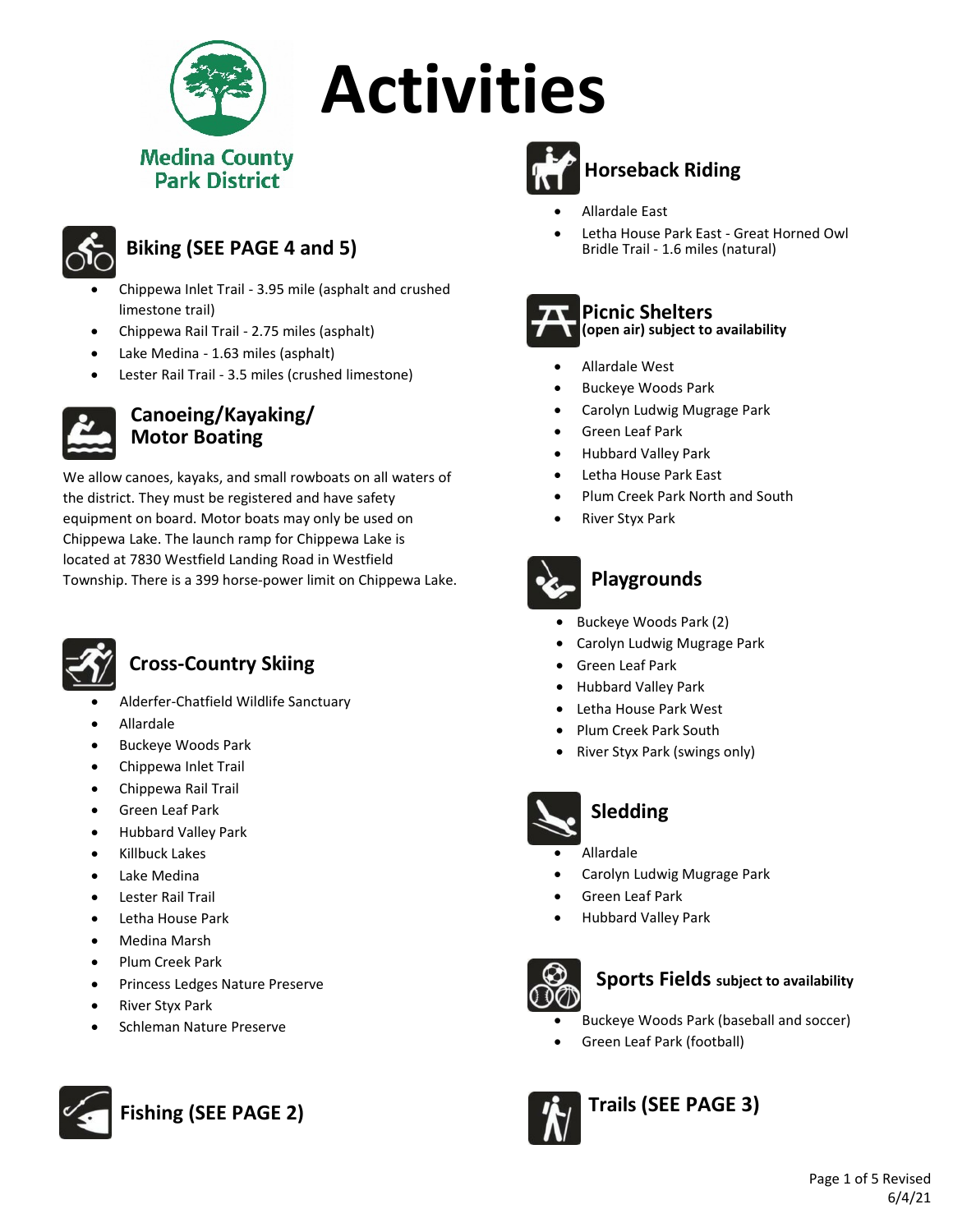

# **Fishing**

## **Why Do Some Bodies of Water Require a Fishing License?**

An Ohio fishing license is required for individuals 16 or older to fish in park district lakes and ponds designated as "public waters" by the State of Ohio. A license is not required to fish in other bodies of water owned or managed by the park district. Please see the guide below to make sure you are in compliance with license requirements based on where you are fishing.

**Stocking** Lakes and ponds are managed by trained natural resource staff and stocked in April and November with a variety of game fish.

## **Fishing Opportunities**

#### **Brunswick Lake - 13.2-acre lake**

Susan Hambley Nature Center 1473 Parschen Blvd., Brunswick Bluegill, sunfish, common carp (non-native), catfish, smallmouth bass, largemouth bass, rainbow trout, and turtles

#### **Buckeye Woods Park - 3-acre pond**

6335 Wedgewood Road, Medina Rainbow trout, bluegill, channel catfish, and largemouth bass

#### **Carolyn Ludwig Mugrage Park - 3-acre pond**

4985 Windfall Road, Medina Rainbow trout, bluegill, channel catfish, and largemouth bass



#### **Chippewa Lake - 325-acre lake and inlet Fishing license required for ages 16+**

Bluegill sunfish, pumpkinseed sunfish, green sunfish, black crappie, white crappie, largemouth bass, brown bullhead, channel catfish, white perch (non-native), common

carp (non-native), white sucker, bowfin, gizzard shad, northern pike, yellow perch, and saugeye (saugeye are stocked by ODNR)

#### **Green Leaf Park - .85-acre pond**

1674 S. Medina Line Road, Sharon Center Bluegill, channel catfish, and largemouth bass

### **Hubbard Valley Park - 21-acre lake**

8600 Hubbard Valley Road, Seville

**Fishing license required for ages 16+** Stocked with largemouth bass, channel catfish, and black crappie

#### **Killbuck Lakes West - 47-acre lake**

7996 White Road, Burbank/Westfield Twp. Rainbow trout, channel catfish, and walleye

#### **Krabill Shelter - 1-acre pond**

7597 Ballash Road, Medina Bluegill, channel catfish, and largemouth bass

#### **Lake Medina - 103-acre lake**

State Route 18 or 3733 Granger Road, Medina Twp. Channel catfish, black crappie, and walleye

#### **Letha House Park West - 7-acre lake**

5800 Richman Road, Spencer Catch and release only Bluegill, channel catfish, and largemouth bass

#### **Medina Marsh - .85-acre pond**

4266 Fenn Road, Medina Bluegill and largemouth bass (not actively stocked)

#### **Plum Creek Park North - .75-acre pond**

2390 Plum Creek Parkway, Brunswick Hills Bluegill, channel catfish, and largemouth bass

#### **Plum Creek Park South - .35-acre pond (currently not open for fishing)**

2500 Plum Creek Parkway, Brunswick Hills Bluegill, channel catfish, and largemouth bass

#### **River Styx Park - 3.7-acre pond**

8200 River Stxy Road, Wadsworth/Guildford Twp. Rainbow trout, bluegill, channel catfish, and largemouth bass

#### **The Lodge at Allardale - .7-acre pond**

141 Remsen Road, Medina (Granger Twp.) Catch and release only Bluegill, channel catfish, and largemouth bass

#### **Fishing Regulations**

Park waters open to fishing are subject to posted restrictions deemed necessary by the park district to ensure and maintain safe, quality fishing areas. All white amurs are protected and, if caught, shall be released immediately.

In areas deemed "public waters" by the State of Ohio, fishing is permitted and subject to state fishing statutes. A fishing license shall be required by anyone 16 years or older while fishing in areas deemed "public waters" by the State of Ohio.

All fishing lines shall be attended at all times. Unattended lines are subject to confiscation.

Frog gigging, trotlines, archery fishing, turtling, and feeding of wildlife are strictly prohibited. The introduction of aquatic animals is also prohibited.

Medina County parks are open daily from 8 a.m. to dark. The public boat launch ramp at Chippewa Lake is open 24 hours per day.

Ice fishing is permitted at all open parks. The park district does NOT monitor the ice thickness but recommends that ice be a minimum 4" thick before going on it. State regula-tions apply to type and quantity of equipment, including the amount of poles and/or tip-up rigs, etc. Individuals may use portable ice shanties. The state of 5 and 2 of 5 Revised 6/4/21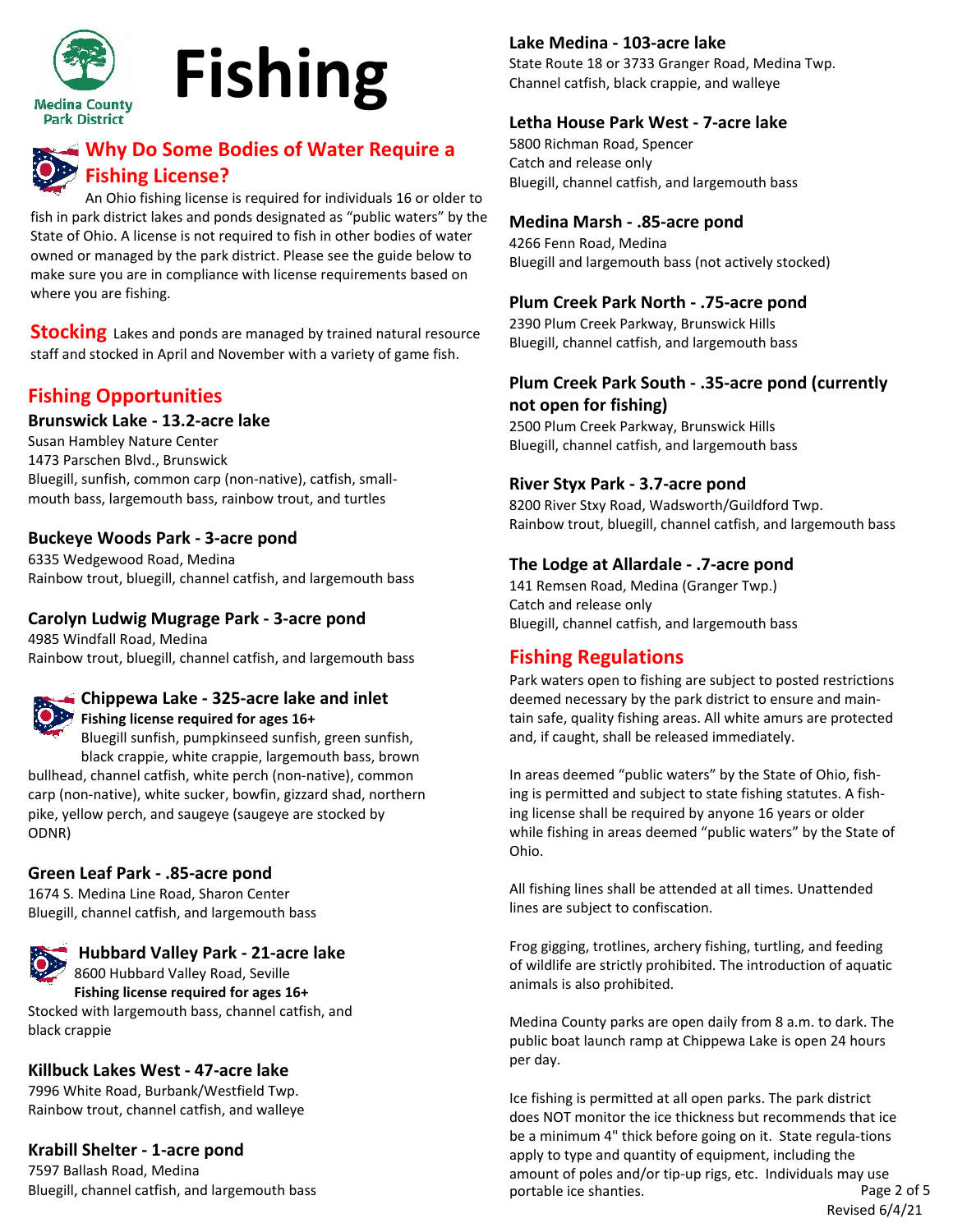

## **Nearly 50 Trails to Explore**

#### **Allardale Park**

Paved Trail (.5 mile – easy – teal rectangle) Nature Trail (1 mile – moderate – blue hexagon) Nature Trail (.5 mile – moderate – yellow square) Nature Trail (.5 mile – difficult) – magenta oval Bridle Trail (1.8 miles – easy) – black horseshoe **Total mileage: 4.3 miles**

#### **Black River Nature Preserve**

#### **Bluebell Valley**

Gravel Trail (.5 mile – easy – orange diamond) Natural Surface Trail (.65 mile – easy – blue hexagon)

#### **Hidden Hollow Camp**

Outer Loop Trail - 1 mile (natural) Inner Loop Trail - .5 mile (natural)

#### **Buckeye Woods Park**

Large Lake Loop - .5 mile (paved) Wetland loop - .8 mile (aggregate) **Total mileage: 1.3 miles**

#### **Carolyn Ludwig Mugrage Park**

Multi-Purpose Trail - 1 mile (paved) Nature Trail - 1 mile (aggregate) Grass Hiking Trail .5 mile (natural) **Total mileage: 2.5 miles**

#### **Chippewa Inlet Trail**

2.9 miles (from Chippewa Road north to Buckeye Woods Park is paved, the rest is aggregate)

#### **Chippewa Rail Trail** 2.75 miles (paved)

**Green Leaf Park** Nature Trail - .25 mile (natural)

#### **Hubbard Valley Park**

All Persons Trail - .6 mile (paved) Trillium Trail - 1.25 miles (natural) Sugar Woods Loop - .5 mile (natural) **Total mileage: 2.35 miles**

#### **Killbuck Lakes**

Nature Trail (1.25 miles – easy – yellow square) Primitive Trail (.7 mile – moderate – red pentagon) Nature Trail (.7 mile – moderate – magenta oval) **Total mileage: 2.65 miles**

#### **Lake Medina**

Gravel Trail (1.08 miles – easy – orange diamond ) Paved Greenway Trail (1.4 miles – easy – teal triangle) Connector Trail (.28 mile – easy – teal rectangle) **Total mileage: 2.76 miles**

**Lester Rail Trail** 3.5 miles (aggregate)

#### **Letha House Park**

Wood Thrush Trail - .85 mile (natural) Lake Trail - .5 mile (paved) Great Horned Owl Bridle Trail - 1.6 mile (natural) Pawpaw Grove Trail - .5 mile (natural) Connector Trail - .127 mile (natural) **Total mileage: 3.58 miles**

#### **Oenslager Nature Center/Alderfer-Chatfield Wildlife Sanctuary**

Pine Forest Loop - .5 mile (natural) Hardwood Forest Loop - .5 mile (natural) Wetland Loop - .25 mile (paved from the back of nature center to the boardwalk) Inner Loop Trail - 1 mile (natural) Outer Loop Trail - 2 miles (natural) **Total mileage: 4.25 miles**

#### **Plum Creek Park**

Tulip Tree Trail - 1.54 mile (natural) Hidden Creek Interpretive Trail - .5 mile (natural) Deer Run Trail - .5 mile (natural) All Persons Trail - .5 mile (paved) Primitive Trail - 2 miles, one way -- not a loop and accessed off Tulip Tree Trail (natural) **Total mileage: 5.04 miles**

#### **Princess Ledges Nature Preserve**

Nature Trail - 1 mile (natural) Ledges Trail - .54 mile (natural) **Total mileage: 1.54 miles**

#### **River Styx Park**

Nature Trail (3/8 mile – moderate – blue hexagon) Nature Trail (3/4 mile – moderate – magenta oval) Paved Trail (3/8 mile – easy – teal rectangle) **Total mileage: 1.5 miles**

#### **Schleman Nature Preserve**

Yellow Trail - 1 mile (natural) Green Trail - 1.5 miles (natural) **Total mileage: 2.5 miles**

#### **Susan Hambley Nature Center**

All Purpose Trail - 1 mile (paved) Nature Trail - .5 mile (natural) **Total mileage: 1.5 miles**



**Key** Aggregate = crushed limestone Natural = dirt Paved = asphalt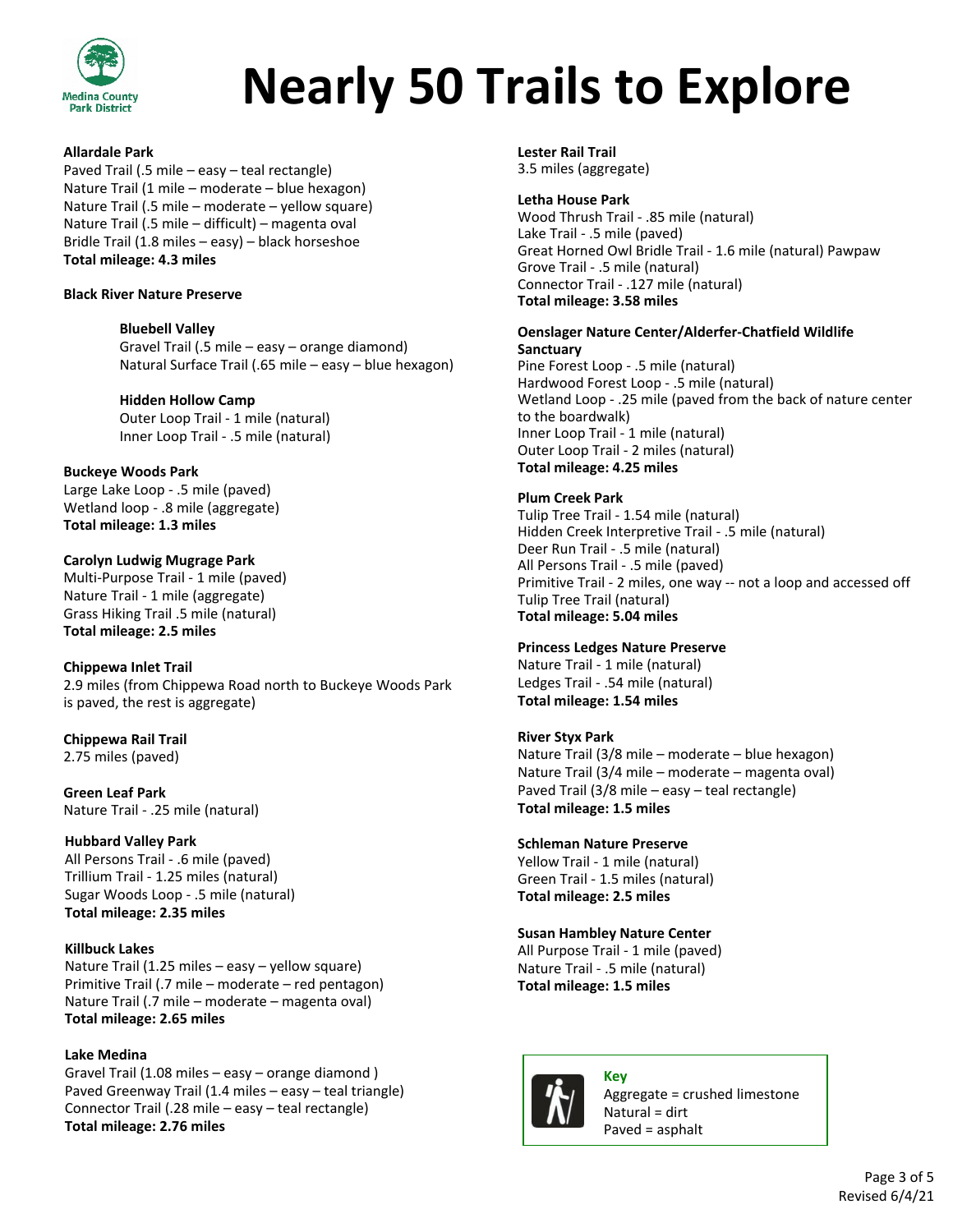

## **Bicycling in Medina County Parks**





#### **Medina County Park District**

**6364 Deerview Lane Medina, Ohio 44256 Phone: (330) 722-9364 (844) 722-9364 Website: www.medinacountyparks.com Email: parks@medinacountyparks.com**

## **Medina County Park District Bike Trails**

Medina County Park District offers several multipurpose trails where cyclists of different ages and abilities can enjoy riding and experience nature. Trails are mostly flat with asphalt or crushed limestone surfaces. Restrooms are available at most trail locations.

New to cycling? Looking for others to ride with? Join our Cycling Makes Sense Fitness Rides presented each summer in partnership with Century Cycles. These are non-aggressive, six- to ten-mile rides on multipurpose trails. You'll also get tips on how to keep yourself and your bicycle fit. It's for ages 16 and older. Helmets are required. For dates, visit the seasonal program guide at www.MedinaCountyParks.com.

## **Bike Safety and Trail Etiquette**

- Always wear a helmet.
- Wear high-visibility clothing. Install front and rear lights on your bike to make yourself visible to motorists and other trail users.
- Stay hydrated by drinking plenty of water.
- Fast riding is inappropriate for trails. Respect the rights of others to have safe and enjoyable experiences on the trail.
- Don't block the trail by riding two or more abreast.
- Installing a bell on your bike is a good idea, too. When approaching another trail user from behind, politely let the person know you're there by gently ringing your bell and saying, "Passing on your left." Don't startle the person you're passing by waiting until you are right behind him/her.



● Bicycles are prohibited on nature trails.

## **Resources for Safer Cycling**

**Bike Medina County** https://bikemedinacounty.weebly.com/

#### **Bicycling Street Smarts** http://www.bikexprt.com/streetsmarts/usa/index.htm

#### **ODOT Bicycling and Pedestrian Information** http://www.dot.state.oh.us/Services/Pages/ bike.aspx

#### **Medina County Bike Map** http://www.co.medina.oh.us/bikemap.pdf

**Ohio Bicycle Events Calendar** https://ohio.bike/

**Ohio Bicycle Federation** http://www.ohiobike.org/